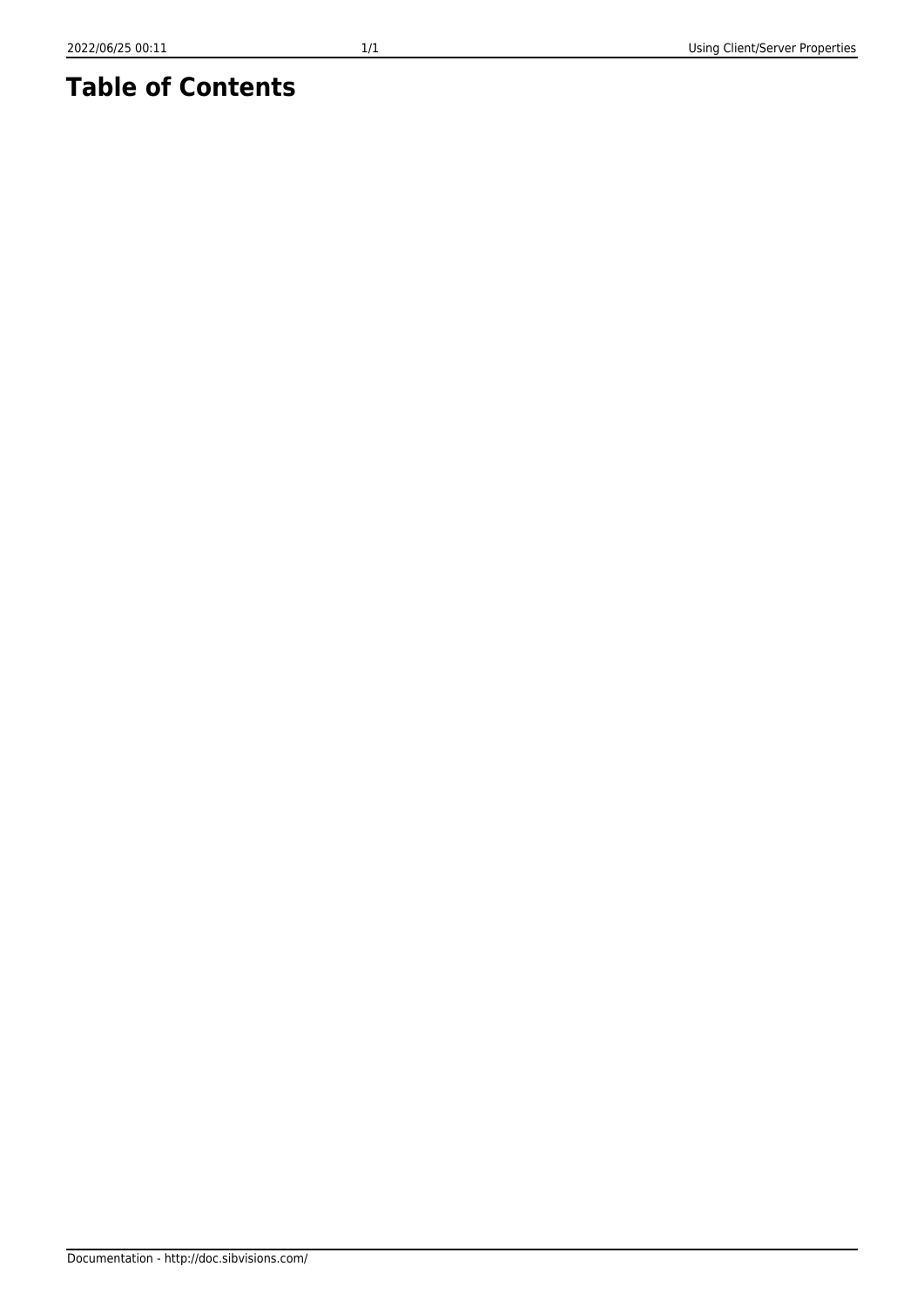Client/Server properties are used to transmit information about the client to the server and vice versa. The transmission of properties is integrated in the communication protocol and does not require special handling.

During the transmission, only new, changed, or deleted properties are considered. In addition, only strings, numbers, and boolean values are transmitted but no serializable POJOs. This guarantees that the same properties are available at the server and at the client and that they are synchronized at the time of access.

When a property is set at the client, it does not always trigger immediate transmission to the server. The properties are usually considered automatically during the next communication. There are, however, properties to which this does not apply, particularly properties that control certain settings, such as timeouts.

Properties are set at the client using the connection class:

```
MasterConnection macon = new MasterConnect(createConnection());
```
macon.setProperty(IConnectionConstants.PREFIX CLIENT + "language", "de AT");

Properties are defined as key/value pairs. The key can generally be chosen freely, but there are certain categories that are predefined by IConnectionConstants PREFIX\_CLIENT, PREFIX\_SERVER, PREFIX\_SESSION, PREFIX\_SYSPROP and PREFIX\_REQUEST.

All properties that start with PREFIX\_SERVER + PREFIX\_SESSION trigger an immediate transmission from the client to the server if a connection has already been made. Properties with PREFIX\_CLIENT can only be altered as long as the connection between client and server has not been created.

Several predefined properties are set when a connection is established, e.g.:

```
PREFIX CLIENT + PREFIX SYSPROP + "user.name" with
System.getProperty("user.name")
PREFIX CLIENT + PREFIX SYSPROP + "os.name" with
System.getProperty("os.name")
PREFIX CLIENT + PREFIX SYSPROP + "os.version" with
System.getProperty("os.version")
...
...
PREFIX CLIENT + "spec_version" mit javax.rad.IPackageSetup.SPEC_VERSION
```
Properties are set/placed in the session directly at the server. The session is available via SessionContext:

```
SessionContext.getCurrentSession().setProperty("name", "value");
```
Properties are also set on the server side during initialization of the session:

```
PREFIX SERVER + PREFIX SYSPROP + "user.name" with
System.getProperty("user.name")
PREFIX SERVER + PREFIX SYSPROP + "os.name" with
System.getProperty("os.name")
```
Documentation - http://doc.sibvisions.com/